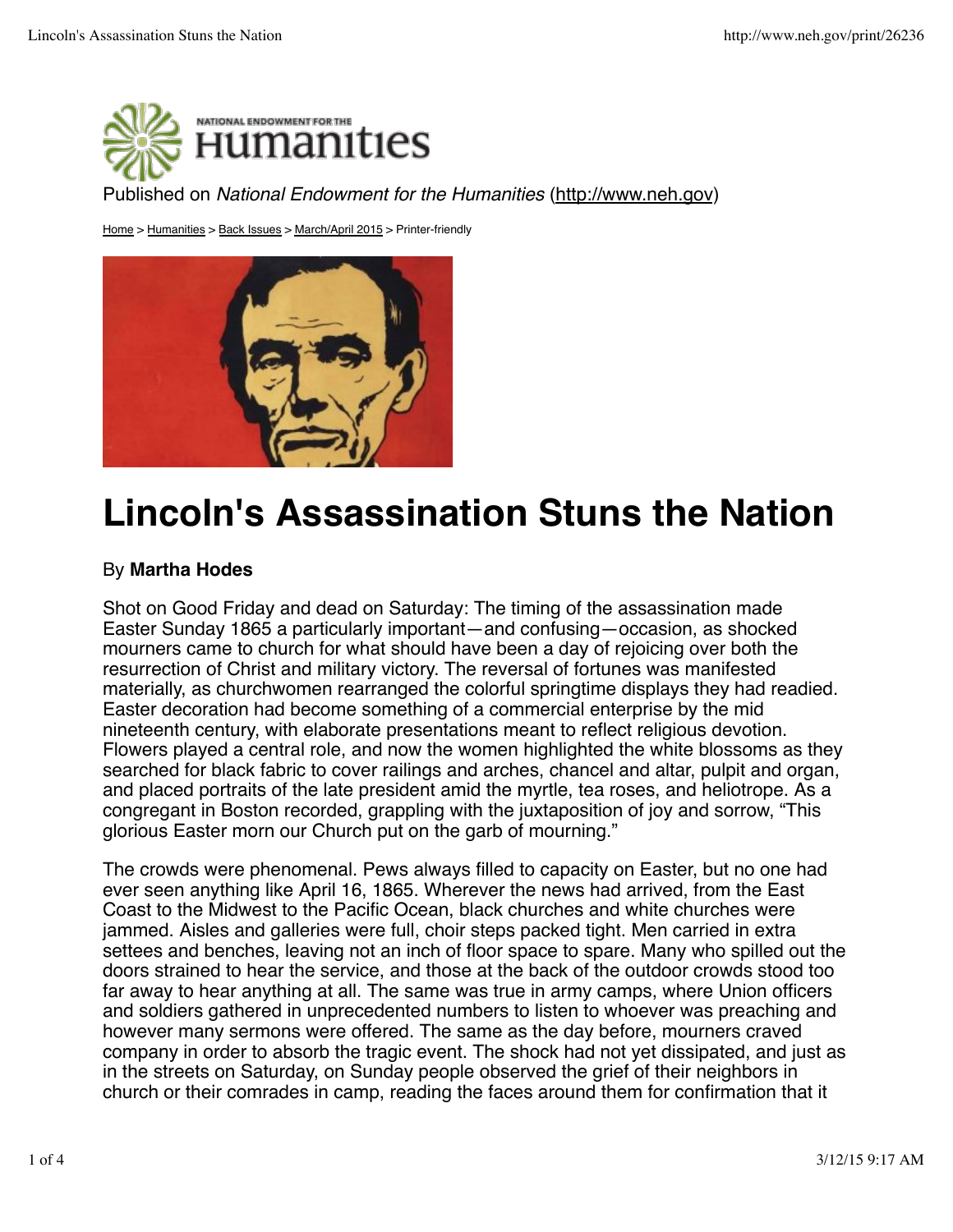was not, after all, a hoax or a dream.

*Very sad*: Those two words conveyed the heavy sorrow that had mixed with the initial shock from the first moment Lincoln's supporters had counted the news as credible. In Baton Rouge, a Union army chaplain found the hundreds of freedpeople "all very sad." In Minnesota, "the people all feel very sad," a soldier wrote in his diary. It was, Mary Emerson wrote from Paris, in her *petit souvenir journalier*, the "saddest saddest news we ever heard." Others employed more vivid vocabulary. The news "threw a mantle of sadness over every heart," or people were "struck down" in anguish, "crest fallen and agitated." One soldier thought even the defeat of Sherman or Grant would have brought less gloom to camp. Just as mourners had draped their churches, so too did they imagine nature attired in grief. Where it rained, people saw the clouds "weeping copiously," where skies were blue, "the very sunshine looked mournful." A former slave in Washington said that even the trees were weeping for Lincoln.

For communities of freedpeople across the South, grief washed through like a tidal wave. From Norfolk and Portsmouth, Beaufort and Charleston came the most "heartfelt sorrow," "troubled countenances," and "*very great*" grief. Everywhere children cried audibly and grown-ups wept bitterly. Some cried all night, others just felt numb. One woman described herself as "nearly deranged" with grief. Black soldiers were utterly bereft. Edgar Dinsmore of the 54th Massachusetts felt "a loss irreparable." One man compared the circumstances to a horrific scene he had witnessed as a slave: a mother whipped forty lashes for weeping when white people took away her children. The violence had traumatized him, "but not half so much as the death of President Lincoln," he confessed. Some white officers in black regiments felt the sense of loss magnified. "Oh how Sad, How Melancholy," James Moore wrote to his wife. Such intense sorrow overcame him that it seemed "an impossibility to rally from it." In Petersburg, Thomas Morris Chester saw both "unfeigned grief" and an "undisguised feeling of horror," for the question hadn't gone away: Would they "have to be slaves again"?

African Americans claimed for themselves a special place in the outpouring of sorrow, and the prayers and sermons of Easter Sunday magnified Lincoln's role as the Great Emancipator. A New Orleans minister asserted that his people felt "deeper sorrow for the friend of the colored man," and black clergymen in the North allowed that their people felt the loss "more keenly" and "more than all others." Journalists singled out the "duskyskinned men of our own race" as the "chief—the truest mourners," and black soldiers maintained that "as a people none could deplore his loss more than we." Frederick Douglass, speaking extemporaneously in Rochester on Saturday, told the overflowing crowd that he felt the loss "as a personal as well as national calamity" because of "the race to which I belong." Even the most stricken white mourners conceded the point. Secretary of the Navy Gideon Welles thought the "colored people" to be the "truer mourners." In the words of one minister, "We who are white know little of the emotions which thrill the black man's heart to-day," and as another told his congregation, "intense as is our grief," no white person could "fathom the sorrow" of black people. White mourners also pondered this difference in their personal writings. "How I pity the poor colored people," wrote one, "who share *perhaps most* deeply in our *great calamity*!"

From the moment the news arrived, Lincoln's mourners cried as they recorded their emotions, smudging the ink in their journals and letters. Up Broadway in New York, with black drapery obscuring all facades, everything "looked so—sorrowful—& sad," Emily Watkins wrote haltingly to her husband, her dashes perhaps standing in for intermittent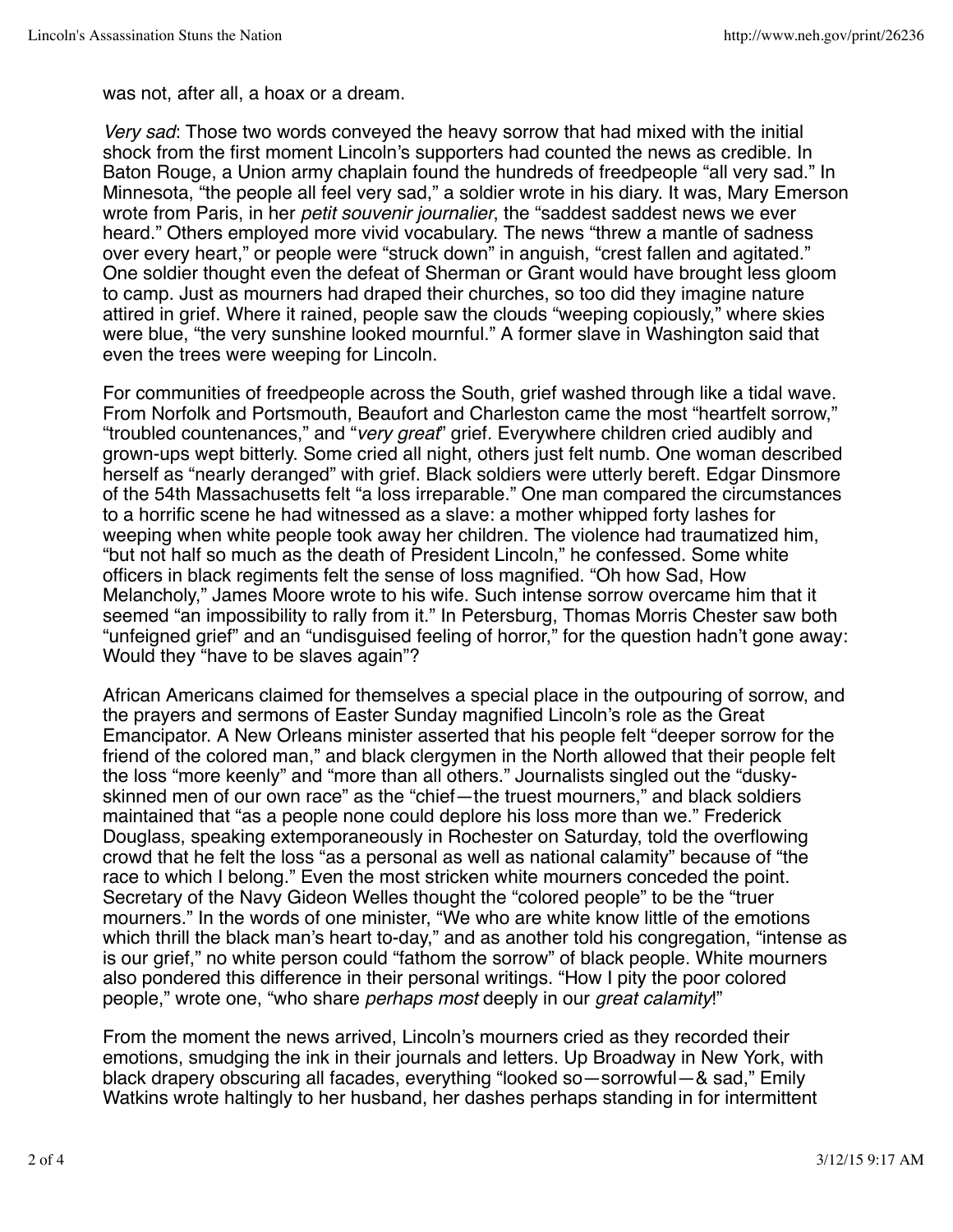sobs. In a small town in Indiana, a young southern Unionist likewise drew dashes (and comforted herself with imagined universality): "The horror and the sorrow are intense —Tears are in all eyes—sobs in every voice—old men and children—rich and poor, white and black." By the rules of American culture (which applied most strictly to the middle and upper classes), expressions of grief were meant to be properly bounded: too much, and one was overly self-indulgent; too little, and one was not quite sensitive enough. Still, the antebellum decades had witnessed a new sentimentalization of death, as the harshness of the Puritan legacy crumbled, and communities and families increasingly attended to the emotions of earthly survivors. On this particular day, all societal pressure lost its power, and most mourners made little effort to conceal their feelings. For the second day in a row, men wept openly, including clergymen. One minister "broke down & the tears rolled down his cheeks." Children saw their male Sunday school teachers barely able to get through a prayer. "Even the boys," Anna Lowell wrote, appeared stricken through the hymns.

Finding words to speak aloud or write down could be a challenge. Frederick Douglass, who had met President Lincoln for the third time only weeks earlier, had "scarcely been able to say a word" to friends who had grasped his hands and looked into his eyes. A black soldier in Florida saw sorrow and misery on every face, yet still "none could express their feelings." Silence, allowed another black mourner in the South, was the "sure sign of sorrow, and when the heart is full it is difficult to speak." The same was true for white mourners. After recording facts and details, many stumbled in their attempts to articulate their sentiments on paper. "I cannot express my feelings" and "I cannot describe my feelings" became common refrains for men and women alike. Some conveyed the point more poetically. A Philadelphia man felt a "dull & stupefied sense of calamity." The British writer Edward Peacock found himself stymied, since any description of genuine emotion would appear "wildly exaggerated."

Others couldn't write anything at all. "I have heard such dreadful news today that I feel totally unfit for writing a letter," a Massachusetts woman confessed to her mother. From the battlefront, General Carl Schurz explained to his wife that he would have written earlier had he been able to "shake off the gloom." At the same time, those who routinely committed but few words to paper betrayed their sorrow by writing more than usual. Whereas Unitarian minister George Ellis normally kept a bare roster of church doings and dining companions, he now added two descriptive words to his log: "awful consternation." The perfunctory journal of Elizabeth Childs, usually home to memos like "Fanny dined here," now carried the notation, "Sad day."

Complete listlessness could take over from the inability to speak or write. "Do not feel like doing anything," wrote sixteen-year-old Margaret Howell in Philadelphia (she then crossed out the word *thing*, and changed it to "work or sewing"). For a Union soldier in Alabama, the news made him feel "so bad," he told his wife, "that I went to bed and I have not felt like getting up since." For others, it was just the opposite. "Sleep was out of the question!" wrote a disconsolate English woman. Grief affected people's physical well-being too, in all kinds of ways: lightheadedness or debilitating headaches, prolonged trembling, "prostration of the nervous system," even days of indefinable sickness. The declaration of victory had enabled Moses Cleveland, serving outside Mobile, to bear his poor health more easily, but the assassination brought him back to the army surgeon, who dispensed medicine and orders to rest. Henry Gawthrop's body reacted the other way around; suffering in a Virginia field hospital with an amputated foot and a bleeding stomach, he found that the terrible tidings made him "almost forget bodily pain." From the start of the ordeal, from the first moments the shock began to wear away to reveal the truth of